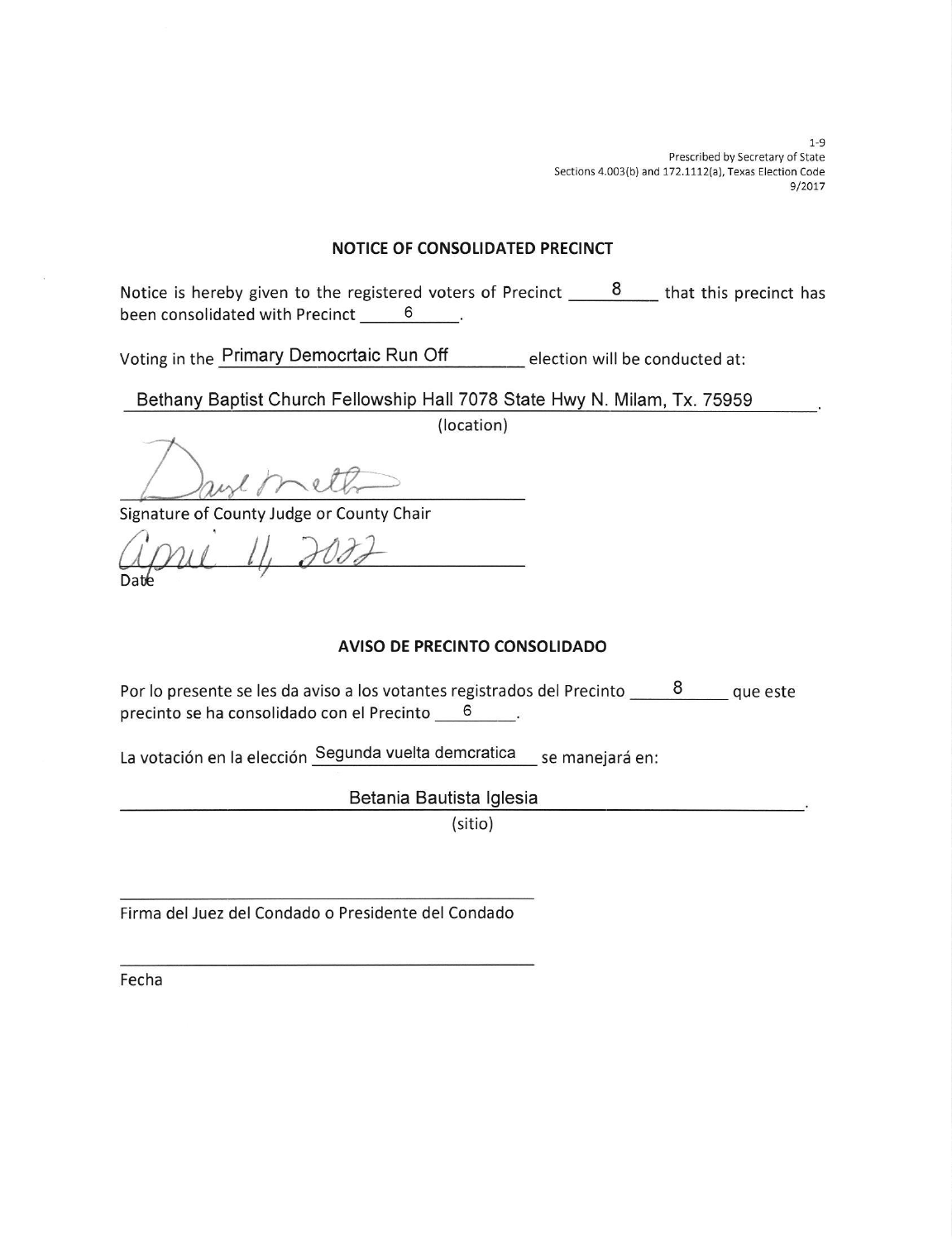$1 - 9$ Prescribed by Secretary of State Sections 4.003(b) and 172.1112(a), Texas Election Code 9/2017

### NOTICE OF CONSOLIDATED PRECINCT

Notice is hereby given to the registered voters of Precinct  $\frac{48.5}{ }$  that this precinct has been consolidated with Precinct 3

Voting in the <u>Primary Republican Run Off \_\_\_\_\_\_\_\_\_</u> election will be conducted at:

# First Baptist Church Pineland, Texas 75968

(location)

 $\bigwedge$ 

Signature of County Judge or County Chair

april  $11, 307$  $\mathsf{Date}$ 

## AVISO DE PRECINTO CONSOLIDADO

Por lo presente se les da aviso a los votantes registrados del Precinto  $\_\_\_\_4\$  4 & 5  $\_\,$  que este precinto se ha consolidado con el Precinto 3.

La votación en la elección Segunda vuelta republcana se manejará en:

Primera Bautista lglesia

(sitio)

Firma del Juez del Condado o Presidente del Condado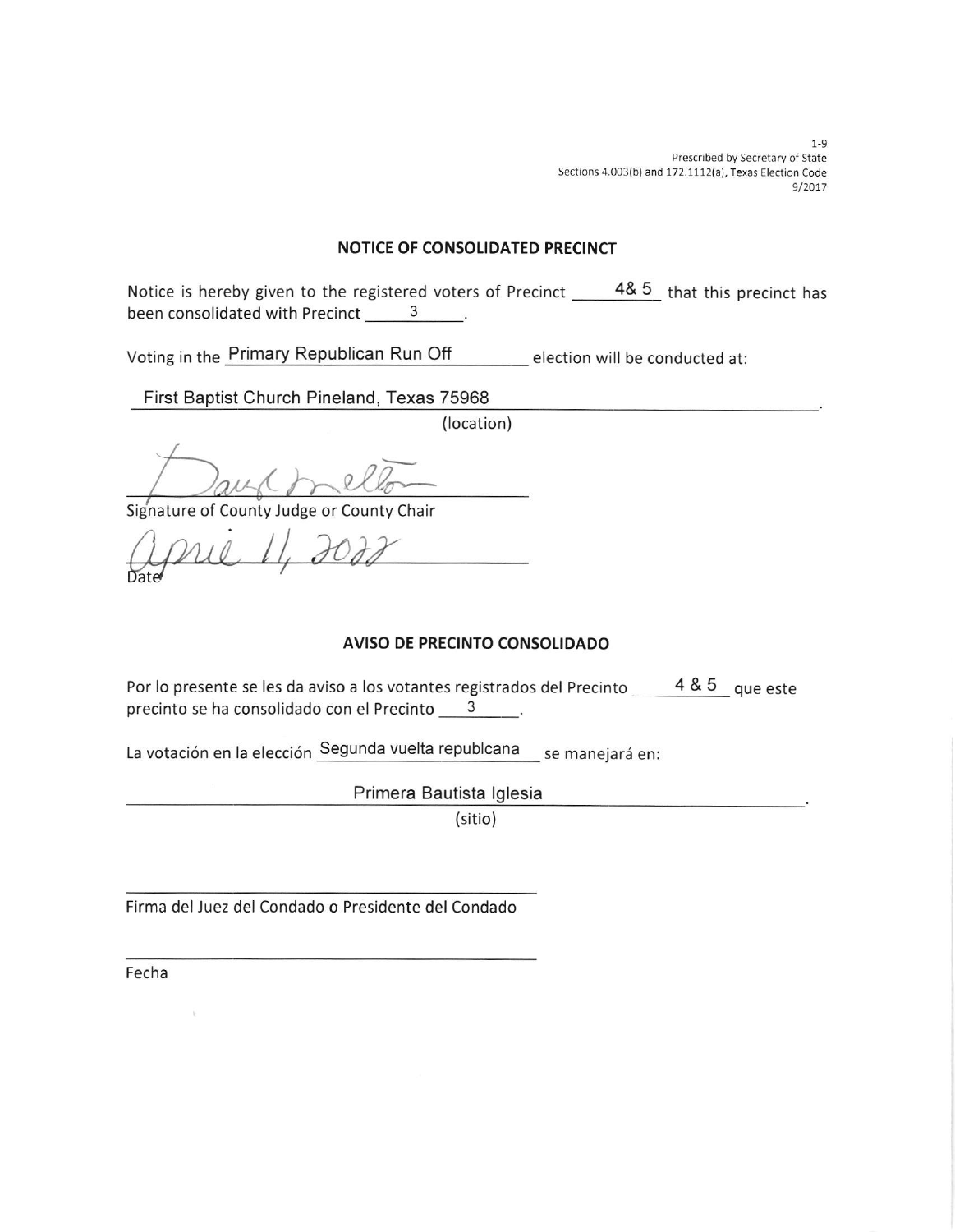1-9 Prescribed by Secretary of State Sections 4.003(b) and 172.1112(a), Texas Election Code 9/2017

#### NOTICE OF CONSOLIDATED PRECINCT

Notice is hereby given to the registered voters of Precinct  $\_\_\_8$   $\_\_\_$  that this precinct has been consolidated with Precinct 6

Voting in the Primary Republican Run Off \_\_\_\_\_\_\_\_ election will be conducted at

Bethany Baptist Church Fellowship Hall 7078 State Hwy N. Milam, Tx. 75959

(location)

 $2l$ 

Signature of County Judge or County

Da

## AVISO DE PRECINTO CONSOLIDADO

Por lo presente se les da aviso a los votantes registrados del Precinto  $\frac{8}{ }$  que este precinto se ha consolidado con el Precinto 6  $\sim$   $\sim$ 

La votación en la elección Segunda vuelta republicana se manejará en:

Betania Bautista lglesia

(sitio)

Flrma del Juez del Condado o Presidente del Condado